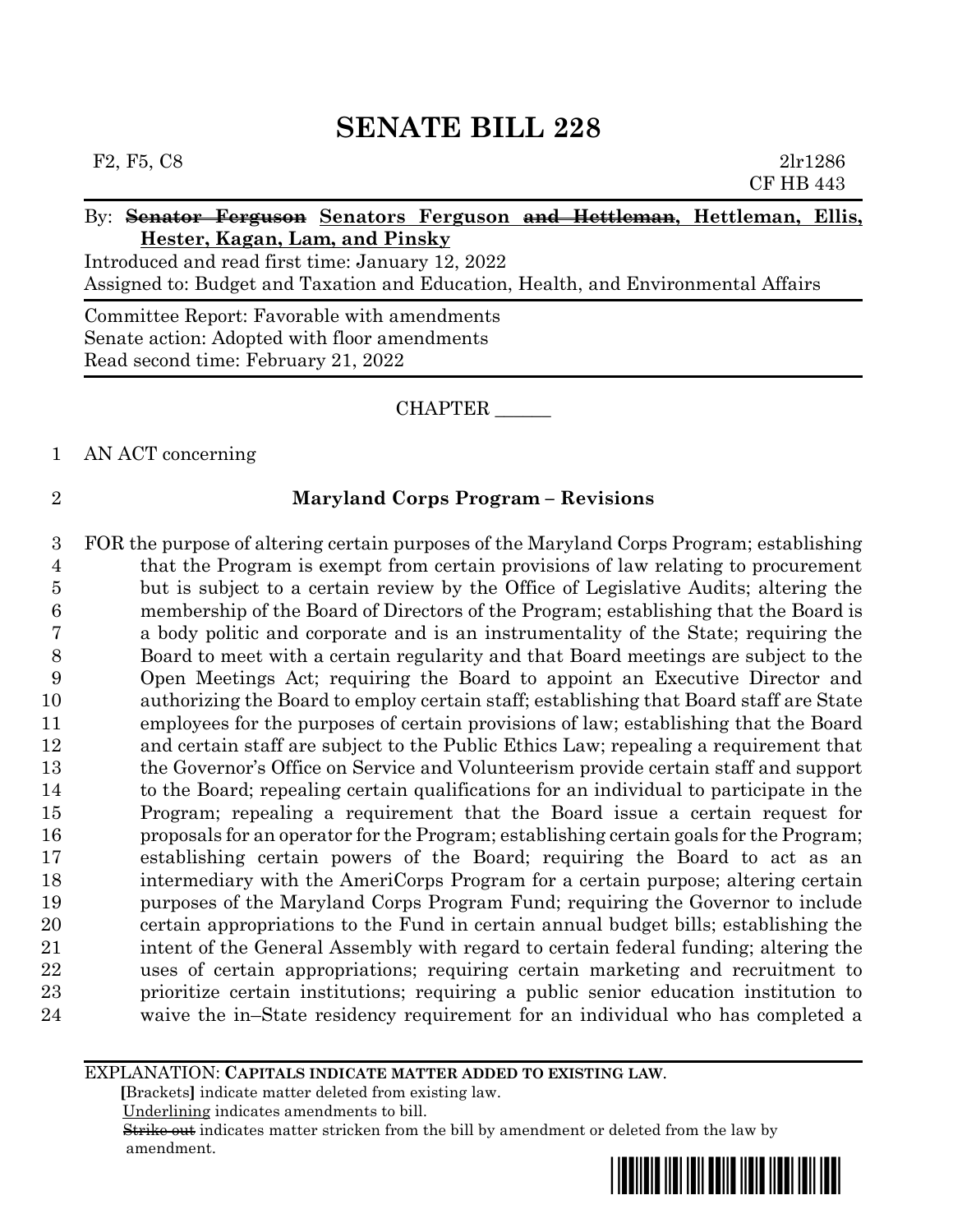service program under the Program; providing for the staggering of the terms of certain members of the Board; requiring certain members of the Board to be appointed on or before a certain date; and generally relating to the Maryland Corps Program.

- BY repealing and reenacting, with amendments,
- Article Education
- Section 15–106.9, 24–1101 through 24–1103, and 24–1108 through 24–1111
- Annotated Code of Maryland
- (2018 Replacement Volume and 2021 Supplement)
- BY repealing
- Article Education
- Section 24–1104 through 24–1107
- Annotated Code of Maryland
- (2018 Replacement Volume and 2021 Supplement)
- BY adding to
- Article Education
- Section 24–1104 through 24–1106
- Annotated Code of Maryland
- (2018 Replacement Volume and 2021 Supplement)
- BY adding to
- Article State Finance and Procurement
- Section 11–203(i)
- Annotated Code of Maryland
- (2021 Replacement Volume)

 SECTION 1. BE IT ENACTED BY THE GENERAL ASSEMBLY OF MARYLAND, That the Laws of Maryland read as follows:

# **Article – Education**

15–106.9.

 (a) In this section, "residency requirement" means the requirement of a public senior higher education institution that a student has resided in the State for 12 consecutive months to be considered a resident and receive in–State tuition status.

 (b) For in–State tuition purposes, a public senior higher education institution shall waive the in–State residency requirement for an individual who has completed **[**all**]:**

**(1) ALL** service hours for an AmeriCorps Program in the State**; OR**

 **(2) A SERVICE PROGRAM UNDER THE MARYLAND CORPS PROGRAM UNDER TITLE 24, SUBTITLE 11 OF THIS ARTICLE**.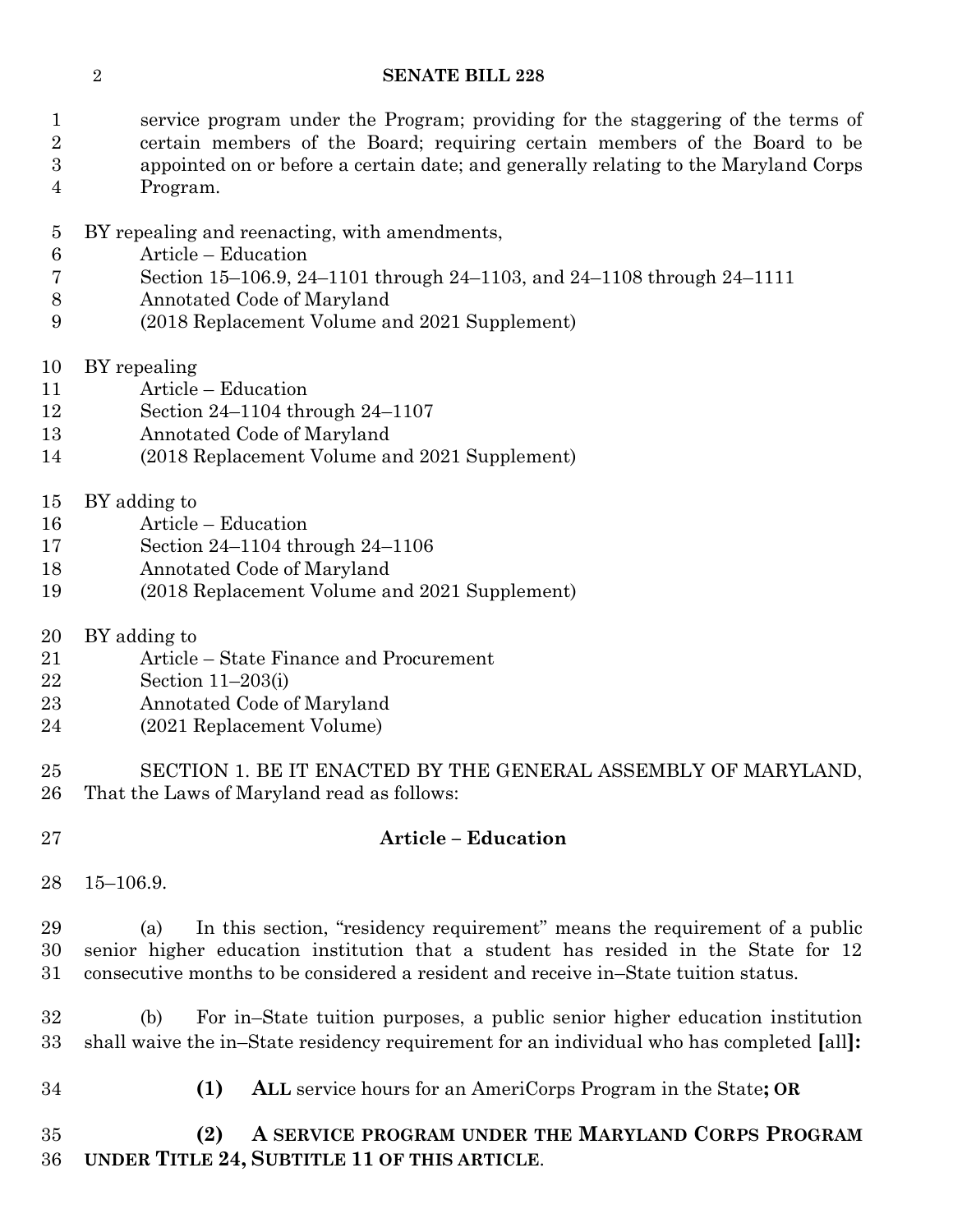(c) A student is responsible for the difference between in–State and out–of–state tuition if the student does not retain residence in the State for the remainder of the school year for which in–State tuition was received.

24–1101.

(a) In this subtitle the following words have the meanings indicated.

(b) "Board" means the Board of Directors of the Program.

 (c) "Corps participant" means an individual who participates in the Program **[**and:

(1) Is between the ages of 17 years old and 23 years old;

10 (2) Is eligible for in–State tuition;

(3) Has obtained a high school diploma or GED; and

 (4) Has not obtained a vocational certificate, an associate's degree, or a bachelor's degree from an institution of higher education**]**.

(d) "Fund" means the Maryland Corps Program Fund.

 **(E) "PARTICIPATING ORGANIZATION" MEANS A NONPROFIT ORGANIZATION OR GOVERNMENT AGENCY THAT:**

 **(1) HAS A FOCUS ON COMMUNITY OR OTHER SERVICE, SERVICE LEARNING, VOLUNTEERISM, OR OTHER ACTIVITIES OR EXPERIENCES WITH A SIMILAR MISSION; AND**

**(2) HOSTS A PROGRAM PARTICIPANT IN A SERVICE ROLE; AND**

# **(3) COMPLIES WITH TITLE VI OF THE CIVIL RIGHTS ACT OF 1964, AS AMENDED, AND TITLE 20, SUBTITLE 6 OF THE STATE GOVERNMENT ARTICLE.**

- **[**(e)**] (F)** "Program" means the Maryland Corps Program.
- **(G) "WRAPAROUND SERVICES" INCLUDES:**
- **(1) CHILD CARE;**
- **(2) TRANSPORTATION;**
- **(3) HOUSING;**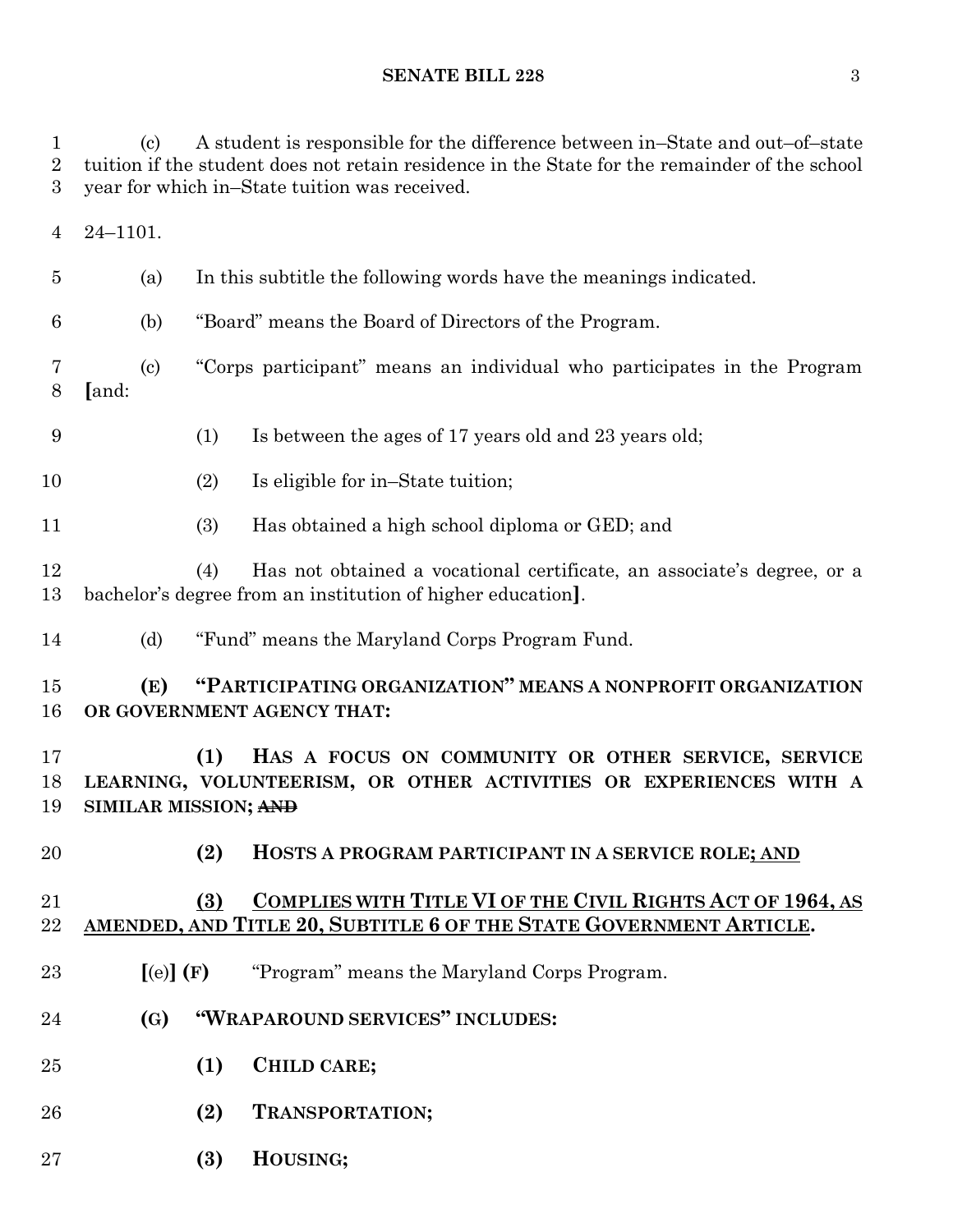|                      | $\overline{4}$                                 |      | <b>SENATE BILL 228</b>                                                                                                                                                                                     |
|----------------------|------------------------------------------------|------|------------------------------------------------------------------------------------------------------------------------------------------------------------------------------------------------------------|
| $\mathbf 1$          |                                                | (4)  | <b>MENTAL HEALTH;</b>                                                                                                                                                                                      |
| $\overline{2}$       |                                                | (5)  | CRISIS INTERVENTION;                                                                                                                                                                                       |
| 3                    |                                                | (6)  | SUBSTANCE ABUSE PREVENTION OR TREATMENT;                                                                                                                                                                   |
| 4                    |                                                | (7)  | LEGAL AID;                                                                                                                                                                                                 |
| 5                    |                                                | (8)  | FINANCIAL LITERACY PROGRAMMING;                                                                                                                                                                            |
| 6                    |                                                | (9)  | <b>JOB SEARCH AND APPLICATION SUPPORT; AND</b>                                                                                                                                                             |
| 7                    |                                                | (10) | <b>COLLEGE APPLICATION SUPPORT.</b>                                                                                                                                                                        |
| 8                    | $24 - 1102.$                                   |      |                                                                                                                                                                                                            |
| 9<br>10              | (a)<br>by the Board.                           |      | There is a Maryland Corps Program in the State administered and managed                                                                                                                                    |
| 11<br>12<br>13<br>14 | (B)<br>PROCUREMENT ARTICLE.                    | (1)  | EXCEPT AS PROVIDED IN TITLE 14, SUBTITLE 3 OF THE STATE<br>FINANCE AND PROCUREMENT ARTICLE PARAGRAPH (2) OF THIS SUBSECTION, THE<br>PROGRAM IS EXEMPT FROM DIVISION II OF THE STATE FINANCE AND            |
| 15<br>16             |                                                | (2)  | THE PROGRAM IS SUBJECT TO TITLE 14, SUBTITLE 3 OF THE<br>STATE FINANCE AND PROCUREMENT ARTICLE.                                                                                                            |
| 17                   | $\left[\text{(b)}\right]\left(\text{C}\right)$ |      | The purpose of the Program is to:                                                                                                                                                                          |
| 18<br>19             |                                                | (1)  | Provide meaningful service opportunities to [at least 100 corps]<br>participants that will address the social needs of the community;                                                                      |
| 20<br>21<br>22       | TO THE WORKFORCE; and                          | (2)  | Equip corps participants with the skills that will enable them to<br>successfully make the transition from high school to an institution of higher education OR                                            |
| 23<br>24<br>25       |                                                | (3)  | Provide scholarships to corps participants who have completed the<br>Program to be used at institutions of higher education toward vocational certificates,<br>associate's degrees, or bachelor's degrees. |
| 26<br>27             | (D)<br><b>GOVERNMENT ARTICLE.</b>              |      | THE PROGRAM IS SUBJECT TO REVIEW UNDER § 2-1220 OF THE STATE                                                                                                                                               |
| 28                   | $24 - 1103.$                                   |      |                                                                                                                                                                                                            |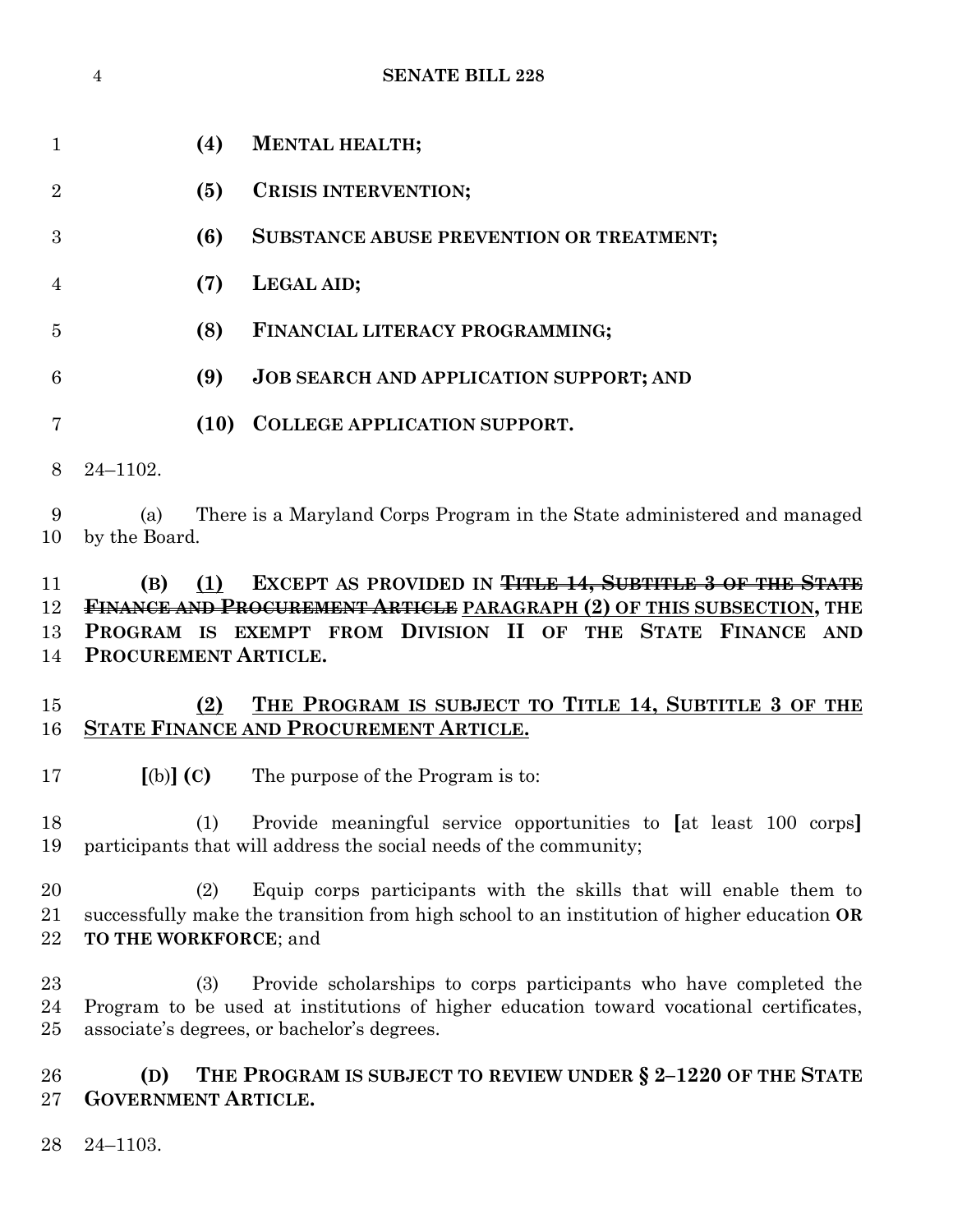| $\mathbf{1}$                      | (a)                    | (1)<br>A Board of Directors shall administer and manage the Program.                                                                                     |
|-----------------------------------|------------------------|----------------------------------------------------------------------------------------------------------------------------------------------------------|
| $\overline{2}$<br>3               |                        | (2)<br>THE BOARD IS A BODY POLITIC AND CORPORATE AND IS AN<br>INSTRUMENTALITY OF THE STATE.                                                              |
| 4                                 | (b)                    | The Board consists of the following members:                                                                                                             |
| $\overline{5}$<br>$6\phantom{.}6$ |                        | A BOARD CHAIR, JOINTLY APPOINTED BY THE PRESIDENT OF<br>(1)<br>THE SENATE AND THE SPEAKER OF THE HOUSE;                                                  |
| 7<br>$8\,$                        |                        | (2)<br>Two members appointed by the President of the Senate, ONE OF WHOM<br>MUST REPRESENT A SERVICE ORGANIZATION IN THE STATE;                          |
| 9<br>10                           | <b>WHOM SHALL:</b>     | [(2)] (3)<br>Two members appointed by the Speaker of the House, ONE OF                                                                                   |
| 11<br>12                          | PROGRAM; OR            | (I)<br>BE A CURRENT PARTICIPANT IN A PUBLIC<br><b>SERVICE</b>                                                                                            |
| 13<br>14                          |                        | (II)<br>HAVE ENDED THEIR PARTICIPATION IN A PUBLIC SERVICE<br>PROGRAM DURING THE PRECEDING 3 YEARS; and                                                  |
| 15<br>16<br>17                    | AND VOLUNTEERISM.      | [Three] TWO members appointed by the Governor, ONE OF<br>$(3)$ (4)<br>WHOM SHALL BE A REPRESENTATIVE FROM THE GOVERNOR'S OFFICE OF SERVICE               |
| 18<br>19                          | (c)<br>shall consider: | In making appointments to the Board, the President, Speaker, and Governor                                                                                |
| 20<br>21                          | (1)                    | The professional or personal experience of the individual in community<br>or other service, nonprofit management, civic engagement, or volunteerism; and |
| 22<br>23                          | (2)<br>State.          | The cultural, geographic, racial, ethnic, and gender diversity of the                                                                                    |
| 24                                | (d)                    | A member of the Board:                                                                                                                                   |
| 25                                | (1)                    | May not receive compensation as a member of the Board; but                                                                                               |
| 26<br>$27\,$                      | (2)                    | Is entitled to reimbursement for expenses under the Standard State<br>Travel Regulations, as provided in the State budget.                               |
| 28                                | (1)<br>(e)             | The term of a member of the Board is 4 years.                                                                                                            |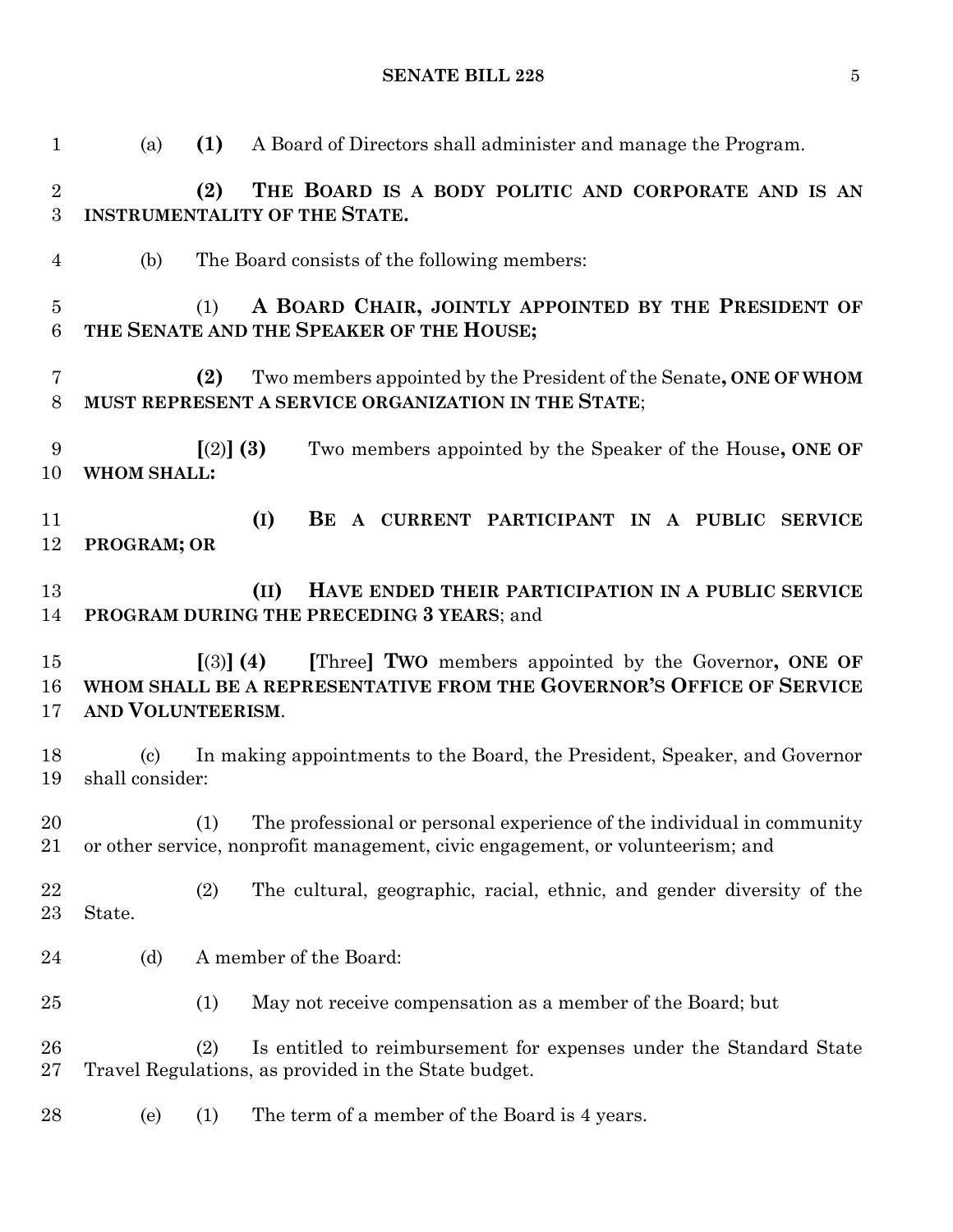| $\mathbf 1$<br>$\overline{2}$     |                          | (2)       |       | The terms of the members are staggered as required by the terms<br>provided for members on June 1, [2016] 2022.                            |
|-----------------------------------|--------------------------|-----------|-------|--------------------------------------------------------------------------------------------------------------------------------------------|
| $\sqrt{3}$<br>$\overline{4}$      | appointed and qualifies. | (3)       |       | At the end of a term, a member continues to serve until a successor is                                                                     |
| $\overline{5}$<br>$6\phantom{.}6$ | (f)                      | (1)       |       | A member appointed by the President may be removed by the President<br>for the reasons stated in paragraph $[(4)]$ (5) of this subsection. |
| 7<br>8                            |                          | (2)       |       | A member appointed by the Speaker may be removed by the Speaker<br>for the reasons stated in paragraph $[(4)]$ (5) of this subsection.     |
| 9<br>10                           |                          | (3)       |       | A member appointed by the Governor may be removed by the Governor<br>for the reasons stated in paragraph $[(4)]$ (5) of this subsection.   |
| 11<br>12<br>13                    | THIS SUBSECTION.         | (4)       |       | THE BOARD CHAIR MAY BE REMOVED<br>JOINTLY BY THE<br>PRESIDENT AND THE SPEAKER FOR THE REASONS STATED IN PARAGRAPH (5) OF                   |
| 14                                |                          | [(4)] (5) |       | A member of the Board may be removed for:                                                                                                  |
| 15                                |                          |           | (i)   | Incompetence;                                                                                                                              |
| 16                                |                          |           | (ii)  | Misconduct;                                                                                                                                |
| 17                                |                          |           | (iii) | Immorality; or                                                                                                                             |
| 18                                |                          |           | (iv)  | Failure to perform the duties of the position.                                                                                             |
| 19<br>20                          | (G)                      |           |       | BOARD MEMBERS ARE SUBJECT TO THE REQUIREMENTS OF TITLE 5 OF<br>THE GENERAL PROVISIONS ARTICLE.                                             |
| 21                                | (H)                      | (1)       |       | THE BOARD SHALL MEET AT LEAST ONCE EVERY 2 MONTHS.                                                                                         |
| 22<br>23                          |                          | (2)       |       | BOARD MEETINGS ARE SUBJECT TO THE REQUIREMENTS OF<br>TITLE 3 OF THE GENERAL PROVISIONS ARTICLE.                                            |
| 24                                | $[24 - 1104.$            |           |       |                                                                                                                                            |
| 25<br>26                          |                          |           |       | The Governor's Office on Service and Volunteerism within the Governor's Office of<br>Community Initiatives shall provide:                  |
| 27                                |                          | (1)       |       | Staff and other support to the Board; and                                                                                                  |
| 28<br>29                          | of this subtitle.]       | (2)       |       | Technical and other assistance to the operator selected under $\S 24-1105$                                                                 |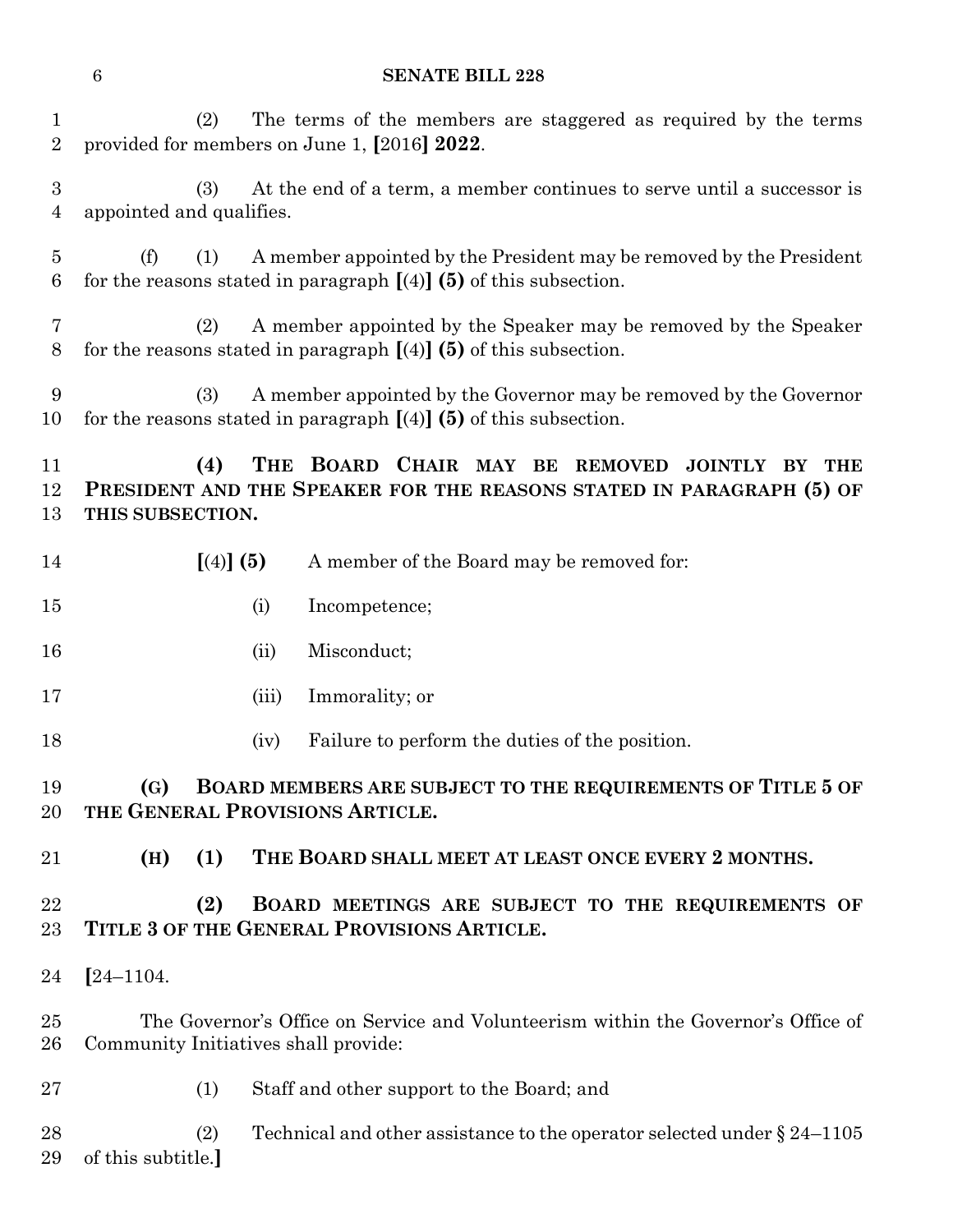**24–1104. (A) (1) THE BOARD SHALL APPOINT AN EXECUTIVE DIRECTOR. (2) THE EXECUTIVE DIRECTOR SERVES AT THE PLEASURE OF THE BOARD. (3) THE BOARD SHALL DETERMINE THE SALARY OF THE EXECUTIVE DIRECTOR. (B) (1) THE EXECUTIVE DIRECTOR IS THE CHIEF ADMINISTRATIVE OFFICER OF THE PROGRAM. (2) THE EXECUTIVE DIRECTOR SHALL MANAGE THE ADMINISTRATIVE AFFAIRS AND TECHNICAL ACTIVITIES OF THE PROGRAM IN ACCORDANCE WITH THE POLICIES AND PROCEDURES THAT THE BOARD ESTABLISHES. (C) (1) THE BOARD MAY EMPLOY A STAFF IN ACCORDANCE WITH ITS BUDGET. (2) STAFF EMPLOYED UNDER THIS SECTION ARE STATE EMPLOYEES WHO: (I) ARE SUBJECT TO THE REQUIREMENTS OF TITLE 5 OF THE GENERAL PROVISIONS ARTICLE; AND (II) MAY PARTICIPATE IN THE STATE RETIREMENT AND PENSION SYSTEM UNDER DIVISION II OF THE STATE PERSONNEL AND PENSIONS ARTICLE. [**24–1105. (a) On or before June 1, 2017, the Board shall issue a Request for Proposals (RFP) for an operator for the Program. (b) The operator shall meet the qualifications established by the Board. (c) The RFP shall include the following elements and expectations for the operator: (1) Identifying meaningful service opportunities for corps participants that address the social needs of the community that are provided by nonprofit organizations or government agencies;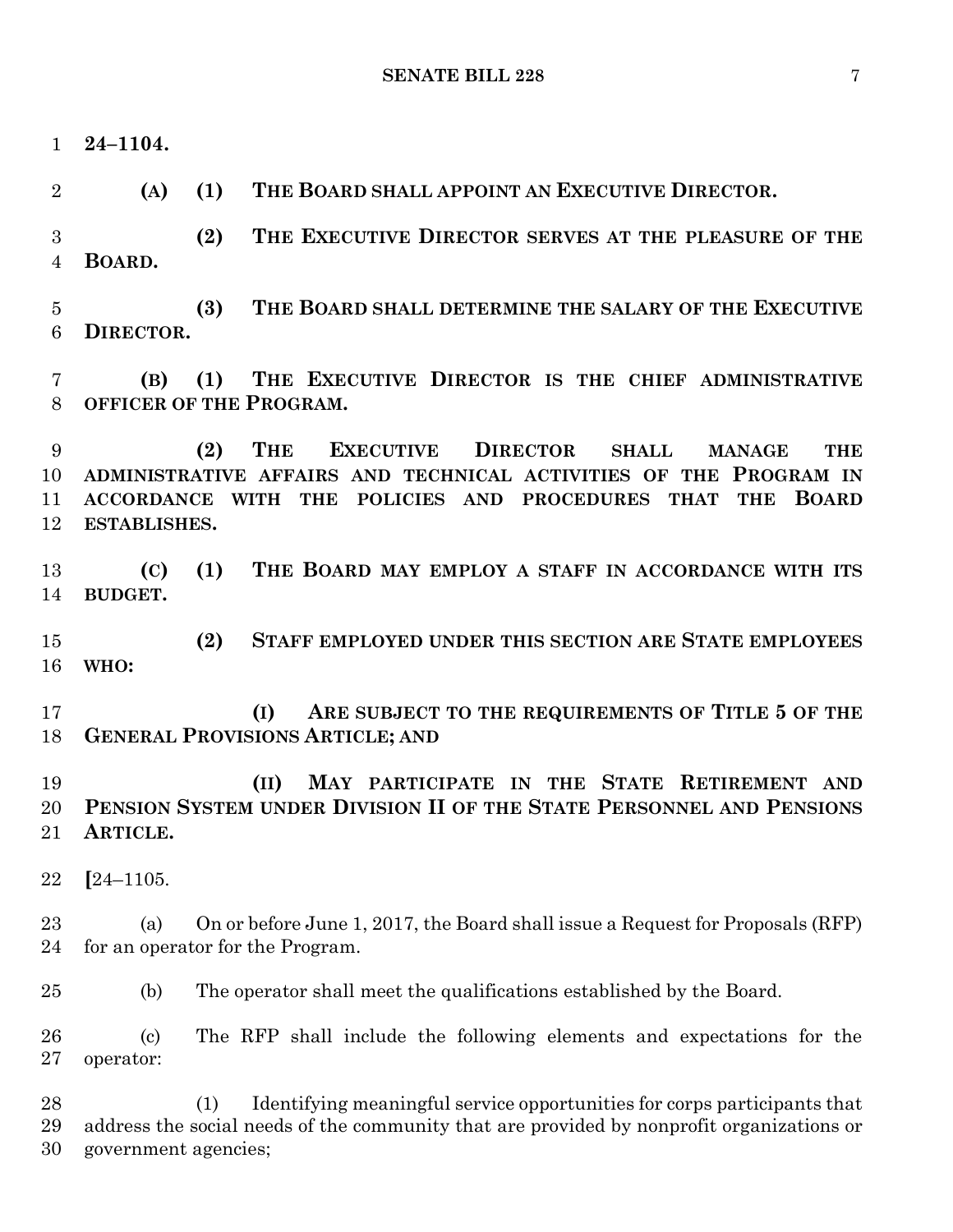(2) Identifying service opportunities that will teach 21st century skills to corps participants;

(3) Identifying academic credit opportunities for corps participants;

 (4) Creating a selective recruitment process for corps participants, giving priority to low–income individuals;

 (5) Creating and implementing an orientation and training program for corps participants and the nonprofit or government agencies where corps participants effectuate their service;

(6) Providing support to corps participants in finding placements;

 (7) Emphasizing and encouraging the importance of being a successful contributor to society, a measure of which is a vocational certificate, an associate's degree, or a bachelor's degree;

 (8) Creating tools to measure the success of corps participants as they transition from high school to an institution of higher education for a vocational certificate, an associate's degree, or a bachelor's degree;

 (9) Facilitating the award of stipends for corps participants during their year of service;

 (10) Facilitating the award of scholarships for corps participants who complete the Program to be used at institutions of higher education toward vocational certificates, associate's degrees, or bachelor's degrees;

 (11) Identifying what State support will be necessary and what public and private grant opportunities are available to sustain and increase the size of the Program; and

 (12) Any other characteristics that the Board determines will improve the quality and success of the Program.**]**

**24–1105.**

 **(A) THE BOARD IS RESPONSIBLE FOR EXPANDING SERVICE OPPORTUNITIES IN THE STATE WITH THE FOLLOWING GOALS:**

 **(1) CREATING A STRONG ANNUAL COHORT BOND OF UNITY FOR PROGRAM PARTICIPANTS FROM URBAN, RURAL, AND SUBURBAN AREAS OF THE STATE;**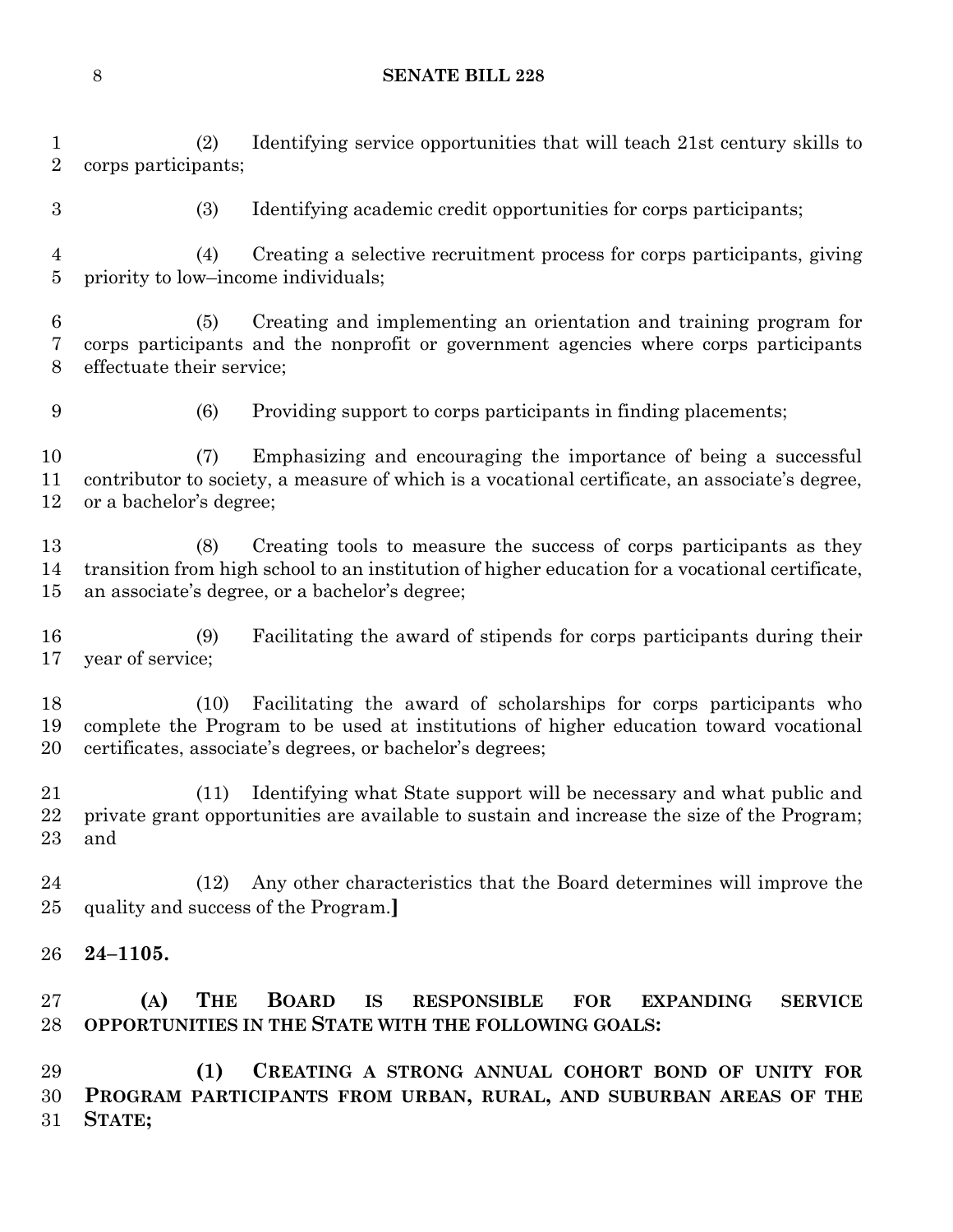| $\mathbf{1}$   | ENSURING ALL MARYLANDERS HAVE EQUITABLE ACCESS TO<br>(2)              |
|----------------|-----------------------------------------------------------------------|
| $\overline{2}$ | PARTICIPATE IN THE PROGRAM REGARDLESS OF GENDER, RACE, RELIGION,      |
| 3              | NATIONAL ORIGIN, SEXUAL ORIENTATION, GENDER IDENTITY OR EXPRESSION,   |
| $\overline{4}$ | DISABILITY, GEOGRAPHY, OR PROTECTED VETERAN STATUS;                   |
| $\overline{5}$ | HELPING PROGRAM PARTICIPANTS DEVELOP THE CRITICAL JOB<br>(3)          |
| 6              | SKILLS NECESSARY FOR CREATING A MORE EQUITABLE SOCIETY AS THEY SERVE  |
| 7              | THEIR COMMUNITIES ACROSS THE STATE, USING THE LENS OF ENVIRONMENTAL,  |
| 8              | SOCIAL, AND RACIAL, AND ECONOMIC JUSTICE; AND                         |
| 9              | ENSURING EACH DISTRICT OF THE STATE CAN COMMUNICATE ITS<br>(4)        |
| 10             | UNIQUE COMMUNITY NEEDS AND CHOOSE THE APPROPRIATE SOLUTIONS.          |
| 11             | (B)<br>THE BOARD SHALL ADOPT REGULATIONS REGARDING:                   |
| 12             | SELECTION CRITERIA FOR REGIONAL OPERATING PARTNERS<br>(1)             |
| 13             | WITH A GLOBAL VIEW OF THE NEEDS OF THE COMMUNITIES IN WHICH THE       |
| 14             | REGIONAL OPERATING PARTNER WORKS, WHO WILL IDENTIFY AND IMPLEMENT     |
| 15             | PLACEMENT PRIORITIES IN CONSULTATION WITH LOCAL COMMUNITY PARTNERS TO |
| 16             | EXPAND CAPACITY AND CREATE NEW SERVICE PROGRAMS AS NEEDED;            |
| 17             | ELIGIBILITY REQUIREMENTS FOR<br>(2)<br><b>PARTICIPATING</b>           |
| 18             | ORGANIZATIONS, CLASSIFIED BY THE BOARD BASED ON THE NUMBER OF SERVICE |
| 19             | MEMBERS THE ORGANIZATION'S GRANT WILL SUPPORT, AS:                    |
| 20             | <b>COMMUNITY EMPLOYERS; OR</b><br>(I)                                 |
| 21             | (II)<br><b>LARGE-SCALE EMPLOYERS;</b>                                 |
| $\bf{22}$      | (3) PRIORITIZING THE PLACEMENT OF PROGRAM PARTICIPANTS                |
| 23             | WITH LARGE-SCALE EMPLOYERS BASED ON THE ORGANIZATION'S DEMONSTRATED   |
| 24             | NEED FOR PROGRAM PARTICIPANTS WHO WILL TRANSITION TO FULL-TIME        |
| $25\,$         | <b>EMPLOYMENT FOLLOWING COMPLETION OF THE PROGRAM;</b>                |
| 26             | A CENTRALIZED PROCESS TO FACILITATE EFFICIENT SCREENING<br>(4)        |
| 27             | AND PLACEMENT OF PROGRAM PARTICIPANTS AS WELL AS EFFECTIVE            |
| 28             | MEASUREMENT AND EVALUATION OF THE PARTICIPANT'S SERVICE EXPERIENCE;   |
| 29             | (5)<br>STIPENDS FOR PARTICIPANTS, INCLUDING:                          |
| 30             | (I)<br>MONETARY PAYMENT OF AT LEAST \$15 PER HOUR, HEALTH             |
| 31             | INSURANCE BENEFITS, AND THE POTENTIAL FOR WRAPAROUND SERVICES; AND    |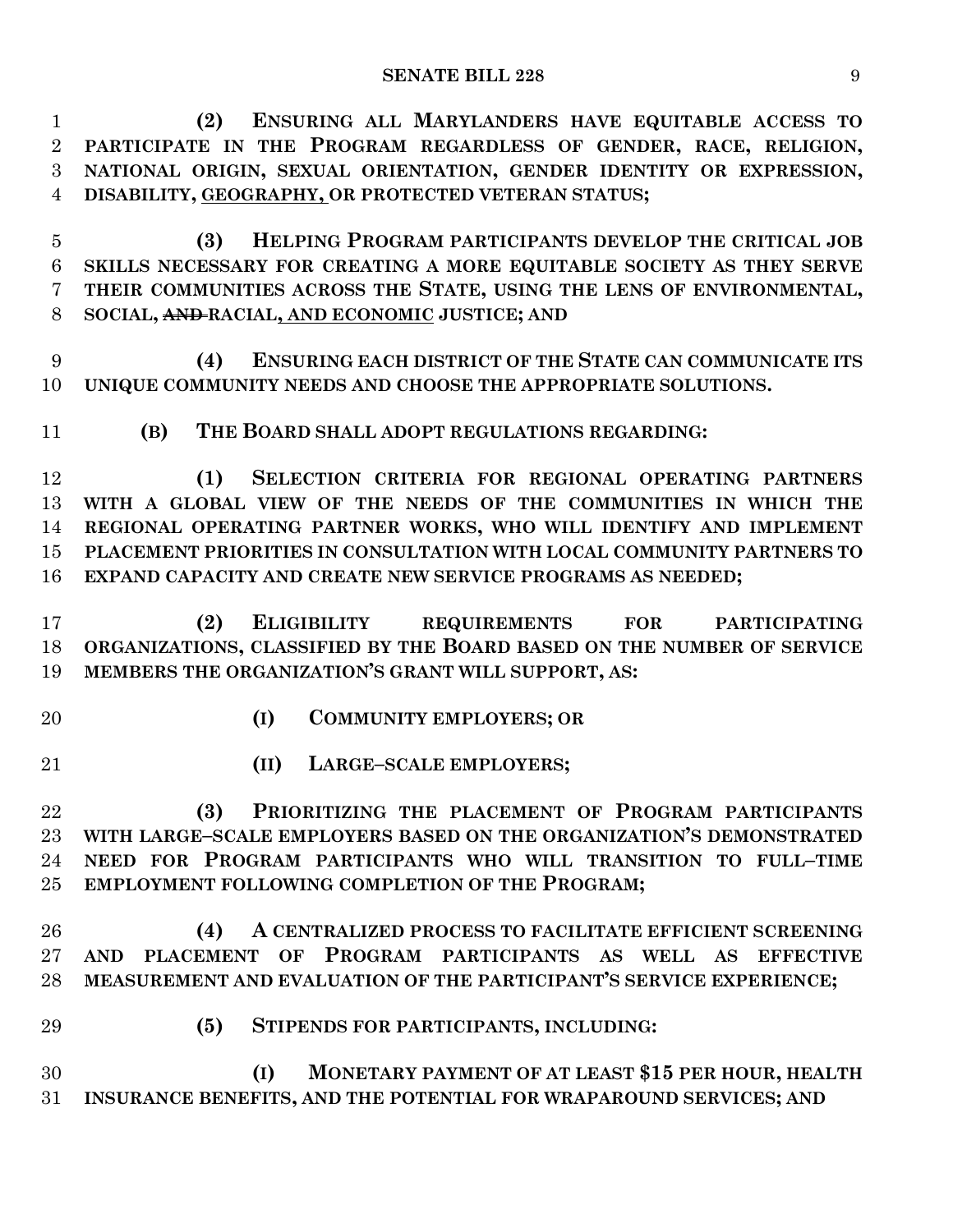**(II) FUNDS MATCHING REQUIREMENTS FOR LARGE–SCALE EMPLOYERS REQUIREMENTS FOR LARGE–SCALE EMPLOYERS TO PROVIDE MATCHING FUNDS;**

 **(6) AN EDUCATION AWARD OF \$6,000 FOR PARTICIPANTS THAT COMPLETE AT LEAST 9 MONTHS OF SERVICE, WHICH SHALL BE DEPOSITED INTO A TAX–EXEMPT MARYLAND 529 ACCOUNT ESTABLISHED UNDER TITLE 18, SUBTITLE 19 OF THIS ARTICLE AND MAY ONLY BE USED FOR QUALIFIED HIGHER EDUCATION EXPENSES, AS DEFINED IN § 18–1901 OF THIS ARTICLE;**

 **(7) WORKFORCE DEVELOPMENT TRAINING AND WRAPAROUND SERVICES PROVIDED TO PROGRAM PARTICIPANTS BY PARTICIPATING ORGANIZATIONS;**

 **(8) ADDITIONAL TRAINING AND SUPPORT SERVICES PROVIDED TO PROGRAM PARTICIPANTS AFTER THE COMPLETION OF THE PARTICIPANT'S SERVICE;**

 **(9) ONGOING EVALUATION OF OPPORTUNITIES TO EXPAND SERVICE IN THE STATE TO ADDRESS THE STATE'S WORKFORCE DEVELOPMENT NEEDS, INCLUDING OPPORTUNITIES WITHIN STATE AGENCIES FOR THE CREATION AND EXPANSION OF SERVICE OPPORTUNITIES WITHIN THE AGENCIES; AND**

 **(10) ONGOING EVALUATION OF THE PROGRAM TO ENSURE ACCESS AND EFFECTIVENESS, INCLUDING:**

 **(I) DEMOGRAPHICS OF CORPS PARTICIPANTS, INCLUDING RACE, ETHNICITY, AGE, EDUCATION, AND GEOGRAPHY; AND** 

**(II) POST–PROGRAM TRAJECTORIES OF CORPS PARTICIPANTS.**

- **(C) THE BOARD MAY:**
- **(1) SUE AND BE SUED;**
- **(2) ADOPT A SEAL;**

 **(3) ACQUIRE, HOLD, AND DISPOSE OF PROPERTY FOR ITS CORPORATE PURPOSES;**

 **(4) SELL, LEASE, OR OTHERWISE CONVEY, IN ANY MANNER THAT THE BOARD CONSIDERS APPROPRIATE, ANY PROPERTY IT OWNS TO ACCOMPLISH THE PURPOSES OF THIS SUBTITLE;**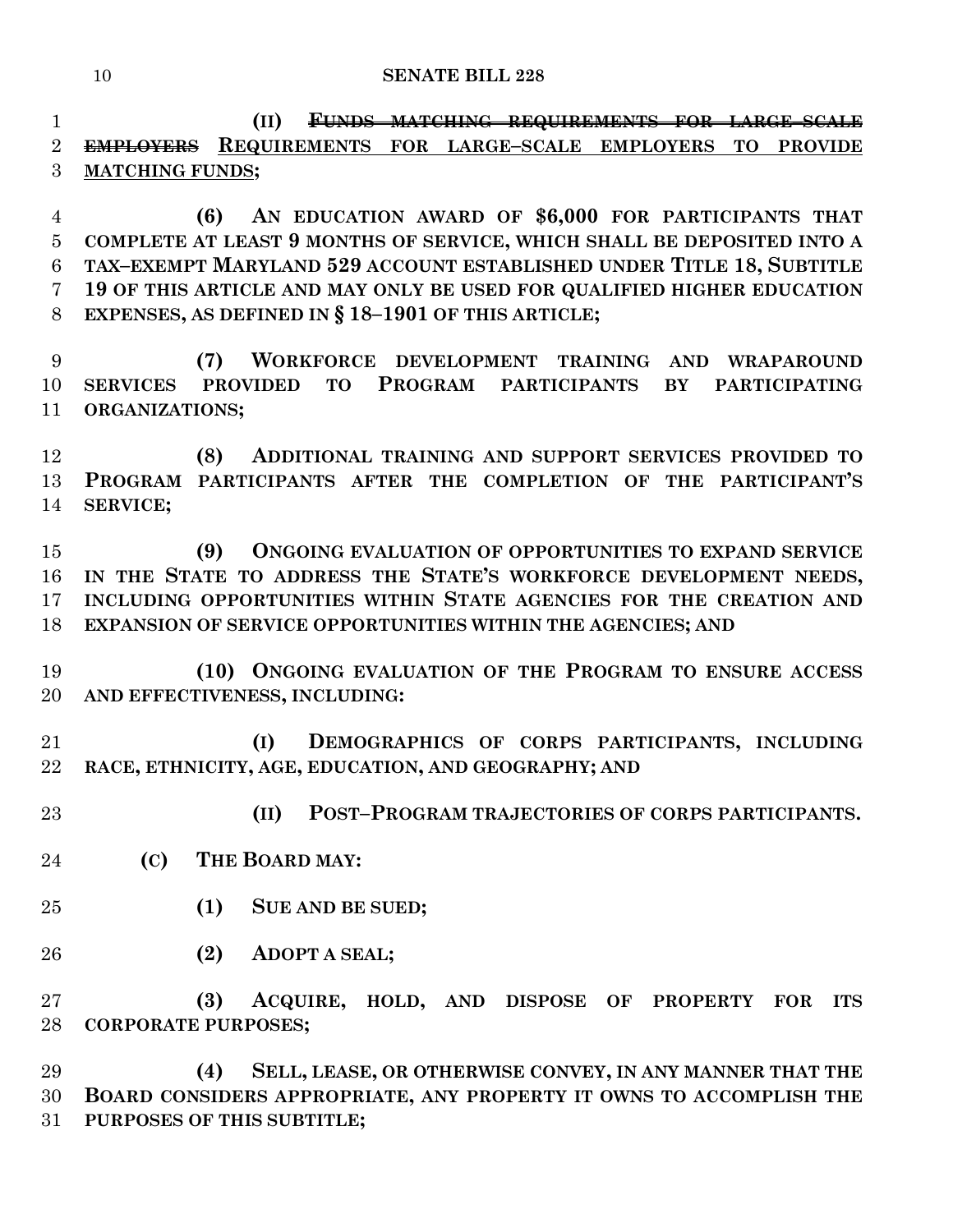**(5) ENTER INTO CONTRACTS AND LEASES AND EXECUTE ANY INSTRUMENT NECESSARY OR CONVENIENT, ON THE TERMS AND FOR ANY CORPORATE PURPOSE THAT THE BOARD CONSIDERS ADVISABLE;**

 **(6) USE ANY OTHER MONEY AVAILABLE UNDER THIS SUBTITLE OR ANY GRANT OR MONEY FROM THE STATE OR FEDERAL GOVERNMENT OR ANY OF THEIR UNITS OR INSTRUMENTALITIES TO ACCOMPLISH THE PURPOSES OF THIS SUBTITLE;**

 **(7) BORROW MONEY FOR A CORPORATE PURPOSE AND MORTGAGE OR OTHERWISE ENCUMBER ITS PROPERTY AS SECURITY FOR THE LOAN;**

 **(8) ACCEPT GIFTS, CONTRIBUTIONS, OR LOANS OF MONEY, SUPPLIES, GOODS, AND SERVICES, AND ACCEPT APPROPRIATIONS, ALLOTMENTS, AND LOANS OF MONEY FROM THE STATE OR FEDERAL GOVERNMENT, A FEDERAL CORPORATION, A UNIT OR INSTRUMENTALITY OF THE FEDERAL GOVERNMENT, OR A POLITICAL SUBDIVISION OR INSTRUMENTALITY OF THE STATE;**

 **(9) EXERCISE A POWER USUALLY POSSESSED BY A PRIVATE CORPORATION IN PERFORMING SIMILAR FUNCTIONS UNLESS TO DO SO WOULD CONFLICT WITH STATE LAW; AND**

 **(10) DO ALL THINGS NECESSARY OR CONVENIENT TO CARRY OUT THE POWERS EXPRESSLY GRANTED BY THIS SUBTITLE.**

- **[**24–1106.
- A corps participant:

 (1) Shall serve for at least 9 months with a nonprofit organization or government agency that has a focus on community or other service, civic engagement, volunteerism, or other activities or experiences with a similar mission; and

 (2) Is eligible for a monetary stipend in an amount determined by the Board of up to \$15,000.**]**

**24–1106.**

 **(A) THE BOARD SHALL ACT AS AN INTERMEDIARY WITH THE AMERICORPS PROGRAM TO SECURE FEDERAL FUNDING AND ALLEVIATE THE ADMINISTRATIVE BURDEN ON STATE ORGANIZATIONS SEEKING TO PARTICIPATE IN AMERICORPS PROGRAMMING.**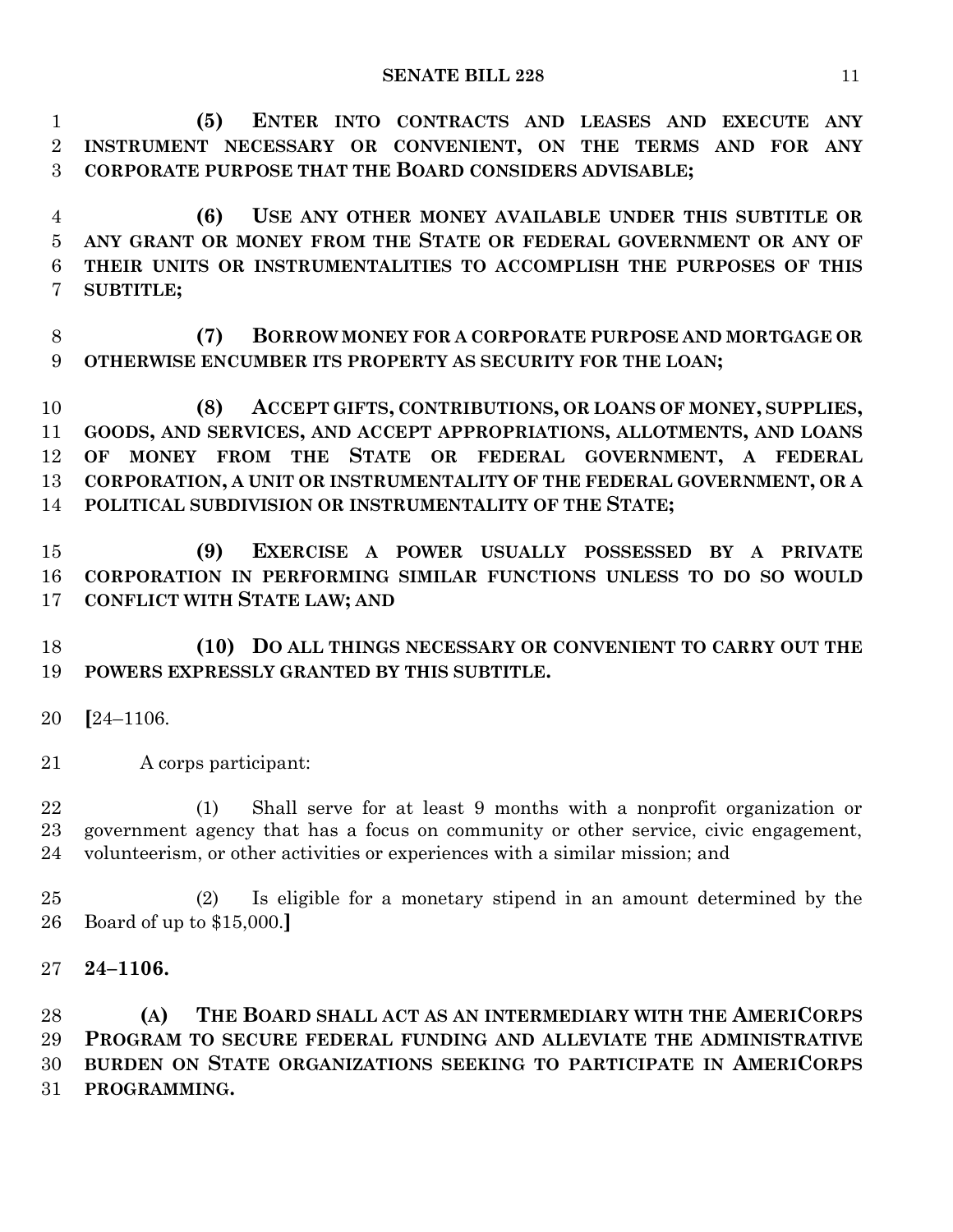| $\mathbf 1$<br>$\overline{2}$<br>3 | (B)                   | IN WORKING WITH THE AMERICORPS PROGRAM UNDER SUBSECTION<br>(A) OF THIS SECTION, THE BOARD SHALL FOCUS ON EXPANDING THE SERVICE<br>OPPORTUNITIES IN STATE AND LOCAL PARKS AND IN THE PUBLIC HEALTH SECTOR.                       |
|------------------------------------|-----------------------|---------------------------------------------------------------------------------------------------------------------------------------------------------------------------------------------------------------------------------|
| 4                                  | $[24 - 1107]$         |                                                                                                                                                                                                                                 |
| $\overline{5}$<br>6                | (a)                   | A corps participant who completes the Program is eligible for a one-time<br>scholarship award, as determined by the Board, in the amount of up to $$6,000$ .                                                                    |
| 7                                  | (b)                   | A scholarship awarded under subsection (a) of this section:                                                                                                                                                                     |
| $8\,$<br>9                         |                       | May be used at an eligible institution as described under $\S 18-103$ of<br>(1)<br>this article toward a vocational certificate, an associate's degree, or a bachelor's degree; and                                             |
| 10<br>11                           |                       | May not be construed to prohibit or impede the award of any other<br>(2)<br>financial aid for which the corps participant is eligible.                                                                                          |
| 12                                 | $[24-1108.]$ 24-1107. |                                                                                                                                                                                                                                 |
| 13                                 | (a)                   | There is a Maryland Corps Program Fund.                                                                                                                                                                                         |
| 14                                 | (b)                   | The purpose of the Fund is to:                                                                                                                                                                                                  |
| 15                                 |                       | (1)<br>Provide stipends to corps participants;                                                                                                                                                                                  |
| 16<br>17<br>18                     |                       | (2)<br>Provide scholarships to corps participants who have completed the<br>Program to be used at institutions of higher education in the State toward vocational<br>certificates, associate's degrees, and bachelor's degrees; |
| 19<br>20                           |                       | Cover expenses incurred by the Board, including expenses incurred<br>(3)<br>[during the development, issuance, awarding, and funding of the RFP;                                                                                |
| 21<br>22<br>23                     | Program;              | Cover expenses incurred by the operator selected under $\S$ 24–1105 of<br>(4)<br>this subtitle, as determined by the Board to be relevant to the successful operation of the                                                    |
| 24<br>25                           |                       | Cover expenses incurred to study the potential use of the Program as<br>(5)<br>a workforce development tool in the State;                                                                                                       |
| 26<br>27<br>28                     | and                   | $(6)$ (4)<br>Cover expenses incurred to study how alumni of the Program<br>could be better positioned to meet the current and future needs of employers in the State;                                                           |
| 29<br>30                           |                       | $[(7)]$ (5)<br>Provide funding for the Program to match gifts or grants received<br>by the Board for the Fund.                                                                                                                  |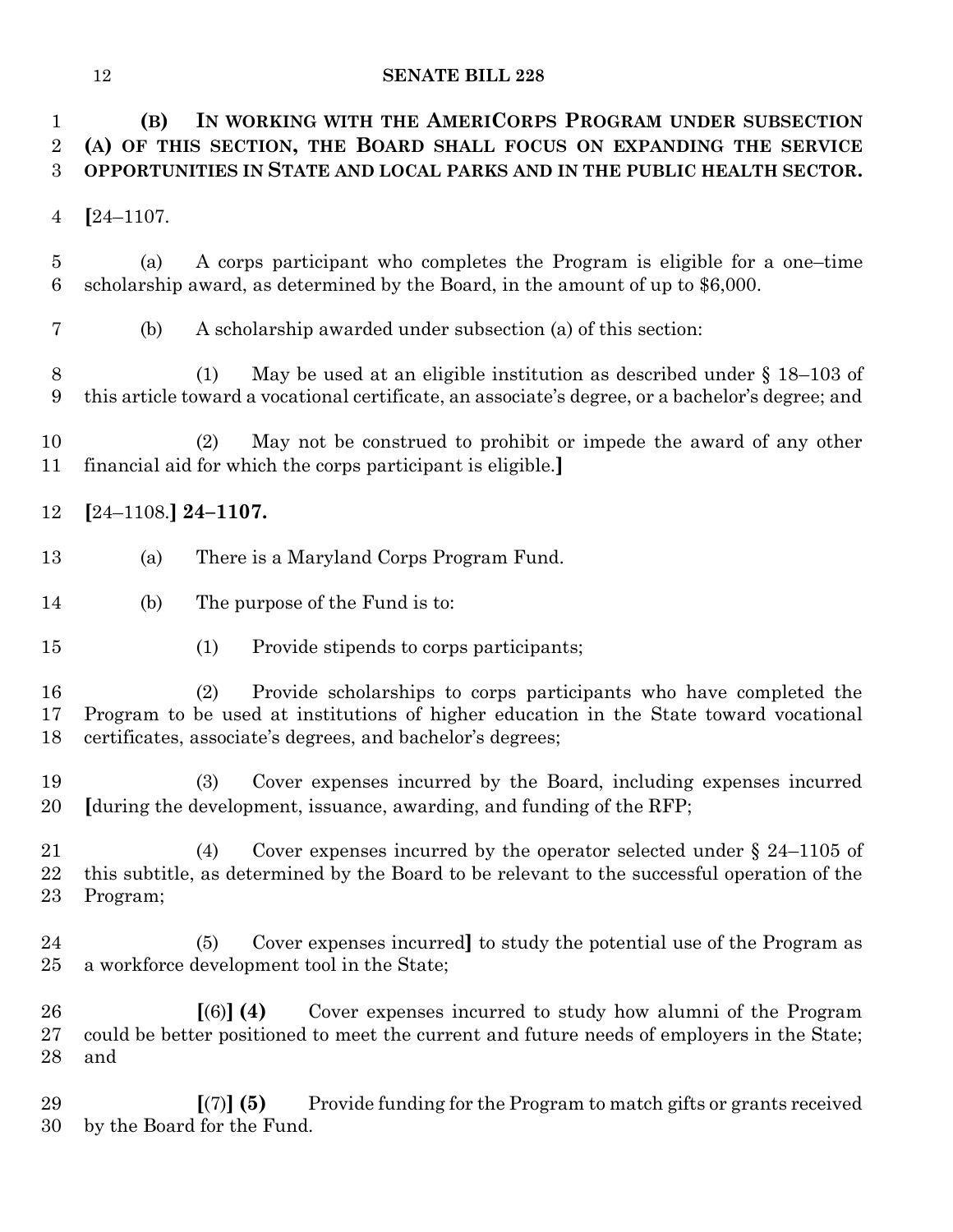| $\mathbf{1}$                       | $\left( \mathrm{c}\right)$ |     | The Board shall administer the Fund.                                                                                                                                                                                       |
|------------------------------------|----------------------------|-----|----------------------------------------------------------------------------------------------------------------------------------------------------------------------------------------------------------------------------|
| $\overline{2}$<br>$\boldsymbol{3}$ | (d)                        |     | The Fund is a continuing, nonlapsing fund that is not subject to $\S 7-302$ of the<br>State Finance and Procurement Article.                                                                                               |
| 4<br>5                             | (e)                        | (1) | The State Treasurer shall hold the Fund separately and shall invest the<br>money in the Fund in the same manner as other State money may be invested.                                                                      |
| $\boldsymbol{6}$                   |                            | (2) | Any investment earnings of the Fund shall be credited to the Fund.                                                                                                                                                         |
| 7                                  | (f)                        |     | The Comptroller shall account for the Fund.                                                                                                                                                                                |
| 8                                  | (g)                        |     | The Board:                                                                                                                                                                                                                 |
| 9                                  |                            | (1) | May accept any gift or grant from any person for the Fund;                                                                                                                                                                 |
| 10<br>11                           |                            | (2) | Shall use any gift or grant that it receives for the reasons stated under<br>subsection (b) of this section; and                                                                                                           |
| 12<br>13                           | State Treasurer.           | (3) | Shall deposit any gift or grant that it receives for the Fund with the                                                                                                                                                     |
| 14                                 | (h)                        |     | The Fund consists of:                                                                                                                                                                                                      |
| 15                                 |                            | (1) | Money appropriated under $\S$ 24–1109] $\S$ 24–1108 of this subtitle;                                                                                                                                                      |
| 16                                 |                            | (2) | Gifts or grants received by the Board for the Fund;                                                                                                                                                                        |
| 17                                 |                            | (3) | Investment earnings of the Fund; and                                                                                                                                                                                       |
| 18<br>19                           | Fund.                      | (4) | Any other money from any other source accepted for the benefit of the                                                                                                                                                      |
| 20                                 | (i)                        |     | The Fund may be used only for:                                                                                                                                                                                             |
| 21                                 |                            | (1) | Providing stipends to corps participants;                                                                                                                                                                                  |
| 22<br>23<br>24                     |                            | (2) | Providing scholarships to corps participants who have completed the<br>Program to be used at institutions of higher education in the State toward vocational<br>certificates, associate's degrees, and bachelor's degrees; |
| 25<br>26                           |                            | (3) | Covering expenses incurred by the Board, including expenses incurred<br>[during the development, issuance, awarding, and funding of the RFP;                                                                               |
| 27<br>28                           |                            | (4) | Covering expenses incurred by the operator selected under $\S 24-1105$<br>of this subtitle, as determined by the Board to be relevant to the successful operation of the                                                   |

Program;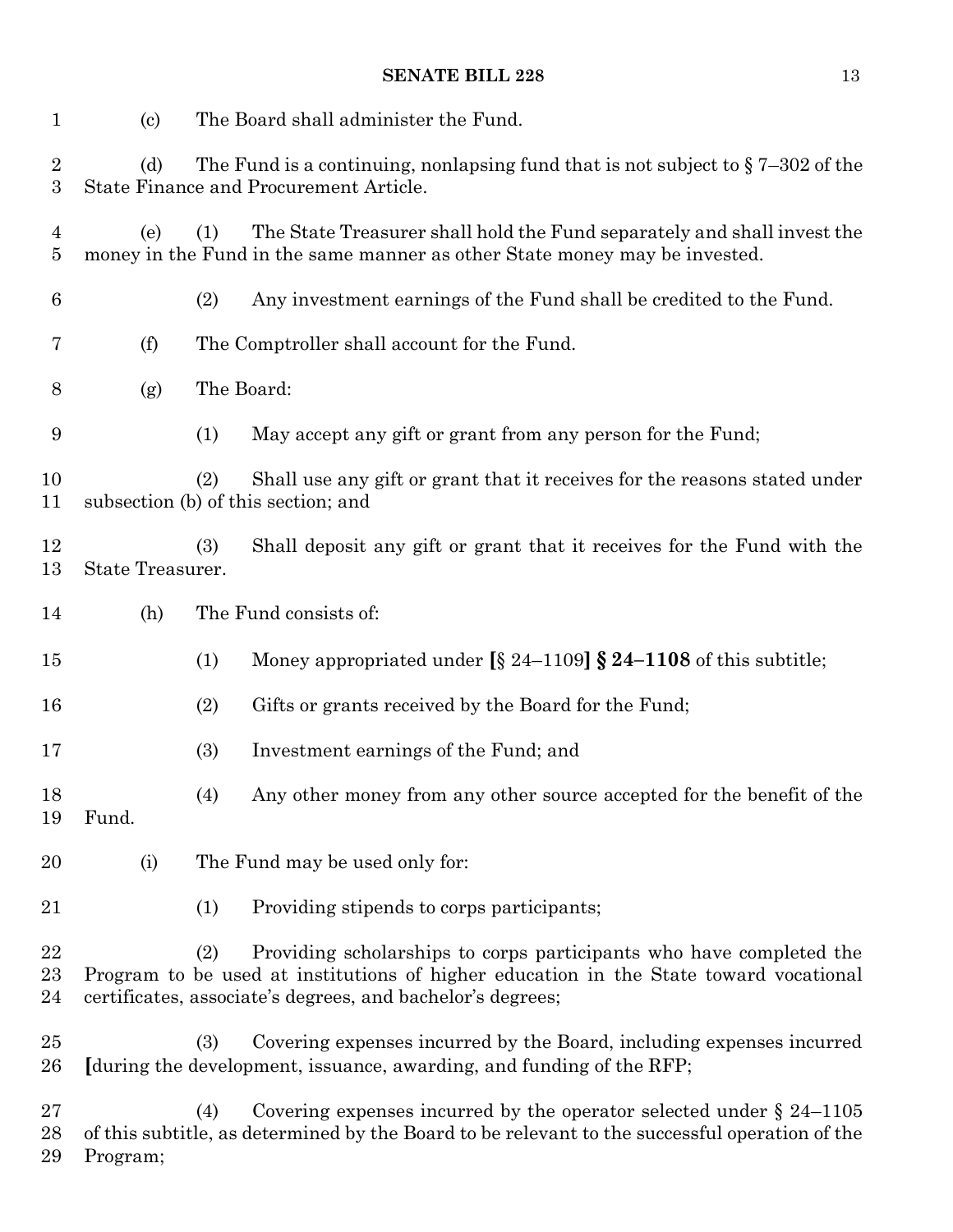(5) Covering expenses incurred**]** to study the potential use of the Program as a workforce development tool in the State;

 **[**(6)**] (4)** Covering expenses incurred to study how alumni of the Program could be better positioned to meet the current and future needs of employers in the State; and

 **[**(7)**] (5)** Providing funding for the Program to match gifts or grants received by the Board for the Fund.

 (j) Any unspent portion of the Fund may not be transferred or revert to the General Fund of the State but shall remain in the Fund to be used for the purposes specified in this subtitle.

 (k) (1) Beginning with fiscal year 2018, at the end of the fiscal year, the Board shall prepare an annual report of the Fund that includes an accounting of all financial receipts and expenditures to and from the Fund.

 (2) The Board shall submit a copy of the report to the General Assembly in accordance with § 2–1257 of the State Government Article.

(l) The Fund may be subject to an audit by the Legislative Auditor.

**[**24–1109.**] 24–1108.**

 **[**(a) For fiscal year 2018, funds for the Program shall be as provided in the State budget for the Board to develop, issue, and award the RFP described under § 24–1105 of this subtitle.

 (b) For fiscal year 2019, funds for the Program shall be as provided in the State budget for the Board to disburse stipends to corps participants and to cover any 23 administrative or other costs incurred by the Board or operator selected under § 24–1105 of this subtitle to operationalize the Program.**]**

 **[**(c)**] (A) [**For fiscal year 2020**] THE GOVERNOR SHALL INCLUDE IN THE ANNUAL BUDGET BILL AN APPROPRIATION TO THE FUND OF:**

- **(1) \$5,000,000 FOR FISCAL YEAR 2024;**
- **(2) \$10,000,000 FOR FISCAL YEAR 2025;**
- **(3) \$15,000,000 FOR FISCAL YEAR 2026; AND**

 **(4) \$20,000,000 FOR FISCAL YEAR 2027** and each fiscal year thereafter**[**, funds for the Program shall be as provided in the State budget for the Board**].**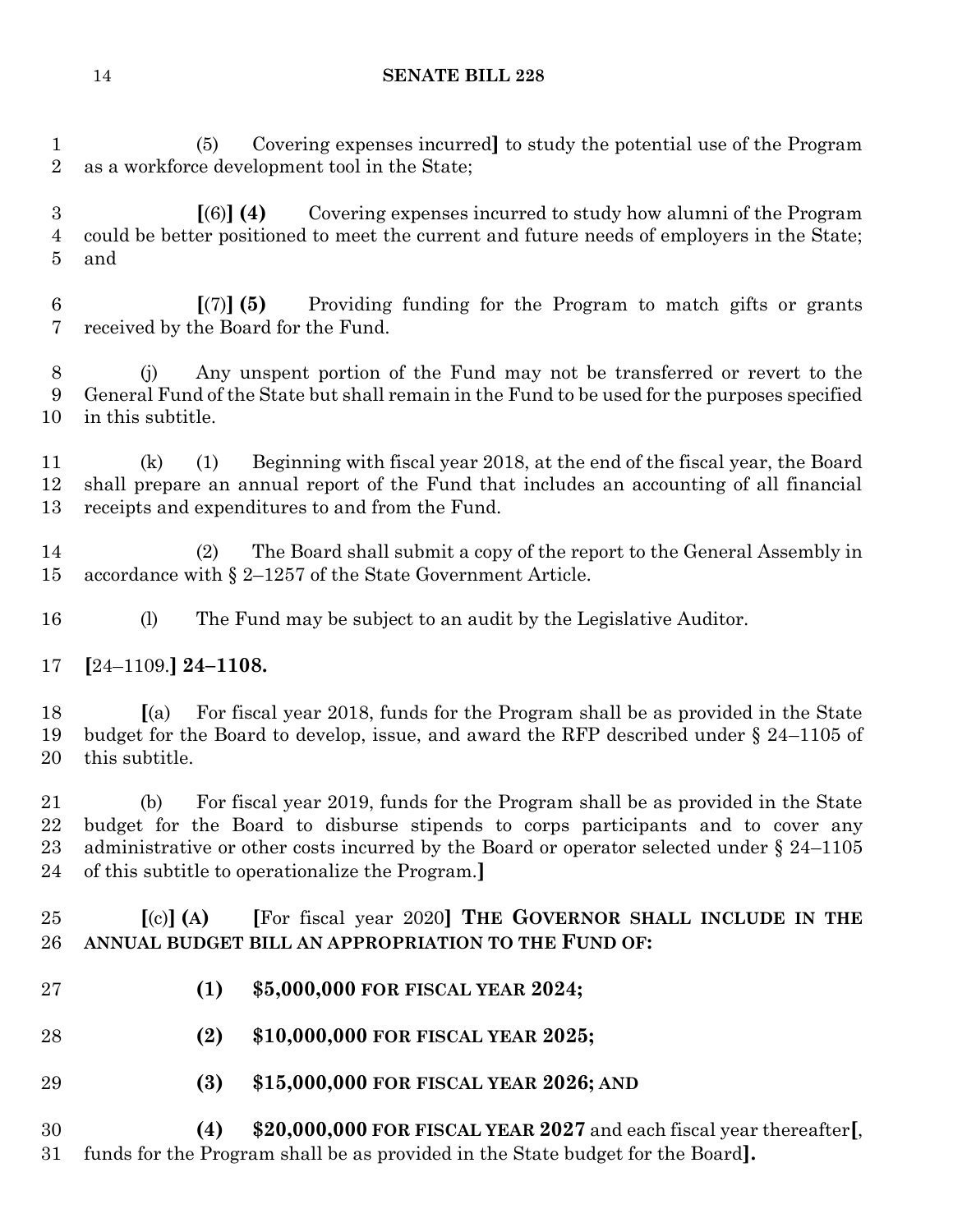**(B) IT IS THE INTENT OF THE GENERAL ASSEMBLY THAT:**

 **(1) APPROPRIATIONS MADE UNDER SUBSECTION (A) OF THIS SECTION ARE IN ADDITION TO ANY FEDERAL FUNDING RECEIVED FOR STATE SERVICE OR VOLUNTEER PROGRAMMING; AND (2) ANY FEDERAL FUNDING RECEIVED BY THE STATE FOR SERVICE OR VOLUNTEER PROGRAMMING SHALL BE DEPOSITED INTO THE FUND FOR USE BY THE PROGRAM. (C) APPROPRIATIONS MADE UNDER SUBSECTION (A) OF THIS SECTION AND OTHER FUNDING RECEIVED BY THE BOARD SHALL BE USED** to: (1) Provide stipends to corps participants; (2) Provide scholarships to corps participants who have completed the Program to be used at institutions of higher education in the State toward vocational certificates, associate's degrees, and bachelor's degrees; (3) Cover expenses incurred by the Board, including expenses incurred **[**during the development, issuance, awarding, and funding of the RFP**] IN MARKETING AND RECRUITMENT**; and (4) Cover **PROGRAMMATIC** expenses **[**incurred by the operator selected under § 24–1105 of this subtitle, as determined by the Board to be relevant to the successful operation of the Program**] TO EXPAND SERVICE OPPORTUNITIES THROUGHOUT THE STATE, INCLUDING: (I) IN PARTNERSHIP WITH REGIONAL OPERATING PARTNERS, CREATING AND MAINTAINING AN ONLINE PLATFORM THROUGH WHICH INDIVIDUALS AND CORPS PARTICIPANTS CAN SEARCH AND APPLY FOR SERVICE OPPORTUNITIES THROUGHOUT THE STATE; (II) EXPANDING THE CHESAPEAKE CONSERVATION CORPS PROGRAM, AS PROVIDED UNDER §§ 8–1913 THROUGH 8–1924 OF THE NATURAL RESOURCES ARTICLE; (III) CREATING A MARYLAND CIVILIAN CLIMATE CORPS TO SERVE THE STATE AND LOCAL PARK SYSTEMS AND TO ALLEVIATE PARK STAFFING SHORTAGES CONSERVE AND RESTORE STATE AND LOCAL PARKS AND ENGAGE IN OTHER CLIMATE OR ENVIRONMENTAL PROJECTS;**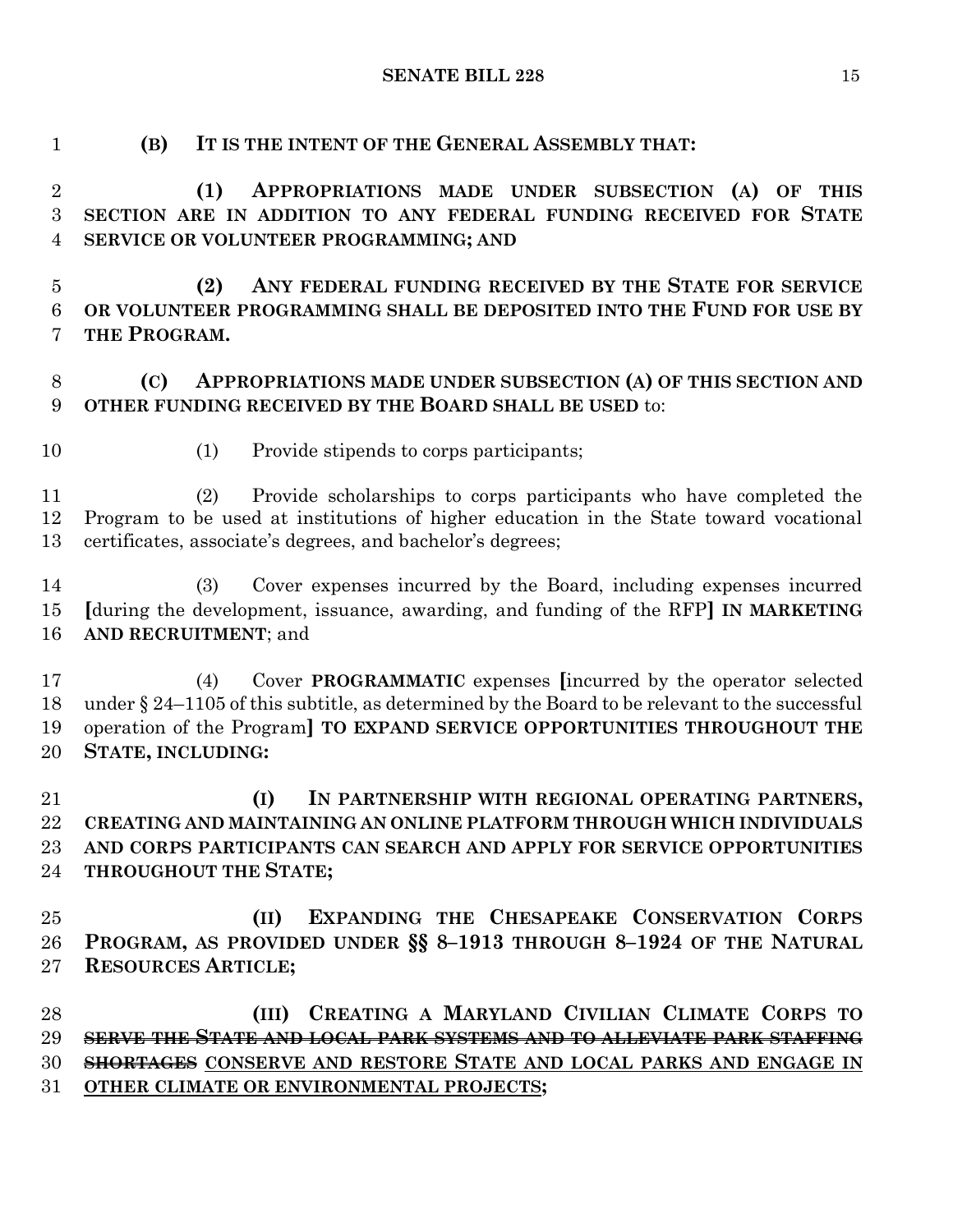| 1<br>$\overline{2}$<br>3 | CREATING A MARYLAND HISTORIC TRADES CORPS TO<br>(IV)<br>PLACE YOUNG ADULTS AND YOUNG VETERANS IN REGIONALLY BASED WORK CREWS<br>TASKED WITH REHABILITATION OF STATE HISTORIC RESOURCES; AND                                     |
|--------------------------|---------------------------------------------------------------------------------------------------------------------------------------------------------------------------------------------------------------------------------|
| $\overline{4}$<br>5<br>6 | EXPANDING THE MARYLAND CONSERVATION CORPS TO<br>(V)<br>ENGAGE IN PROJECTS THAT MANAGE NATURAL RESOURCES AND CONSERVE PARKS;<br>$\overline{\text{AND}}$                                                                          |
| $\overline{7}$           | PROVIDING STAFF FOR THE PROGRAM.<br>(VI)                                                                                                                                                                                        |
| $8\,$<br>9<br>10         | For fiscal year 2021 and each fiscal year thereafter, funds for the Program<br>$\lceil$ (d)<br>shall be as provided in the State budget for the activities specified in subsection (c) of this<br>section and for the Board to: |
| 11<br>12                 | Cover expenses incurred to study the potential use of the Program as a<br>(1)<br>workforce development tool in the State;                                                                                                       |
| 13<br>14                 | Cover expenses incurred to study how alumni of the Program could be<br>(2)<br>better positioned to meet the current and future needs of employers in the State; and                                                             |
| 15<br>16                 | Provide funding for the Program to match gifts or grants received by<br>(3)<br>the Board for the Fund.                                                                                                                          |
| 17<br>18                 | For fiscal year 2022 and each fiscal year thereafter, the Governor shall include<br>(e)<br>in the annual budget bill an appropriation of \$150,000 to the Fund.                                                                 |
| 19<br>20                 | MARKETING AND RECRUITMENT CONDUCTED BY THE PROGRAM UNDER<br>(D)<br>SUBSECTION (C)(3) OF THIS SECTION SHALL PRIORITIZE:                                                                                                          |
| 21<br>22                 | (1)<br><b>HISTORICALLY</b><br><b>BLACK</b><br><b>COLLEGES</b><br>AND UNIVERSITIES,<br>AS<br>DEFINED IN § 3-207 OF THE STATE FINANCE AND PROCUREMENT ARTICLE;                                                                    |
| 23                       | <b>COMMUNITY COLLEGES;</b><br>(2)                                                                                                                                                                                               |
| 24<br>25                 | $\left(\frac{2}{2}\right)$ $\left(\frac{3}{2}\right)$<br>HIGH SCHOOLS WITH LOW RATES OF MATRICULATION TO<br>2-AND 4-YEAR INSTITUTIONS OF HIGHER EDUCATION;                                                                      |
| 26                       | $\left(\frac{3}{2}\right)\left(\frac{4}{2}\right)$<br><b>TRADE SCHOOLS; AND</b>                                                                                                                                                 |
| 27                       | $\left( 4 \right)$ $\left( 5 \right)$<br>YOUTH WHO ARE DISCONNECTED FROM SCHOOL OR WORK.                                                                                                                                        |
| 28                       | $[24-1110.]$ 24-1109.                                                                                                                                                                                                           |
| 29                       | The Board shall explore the possibility of:                                                                                                                                                                                     |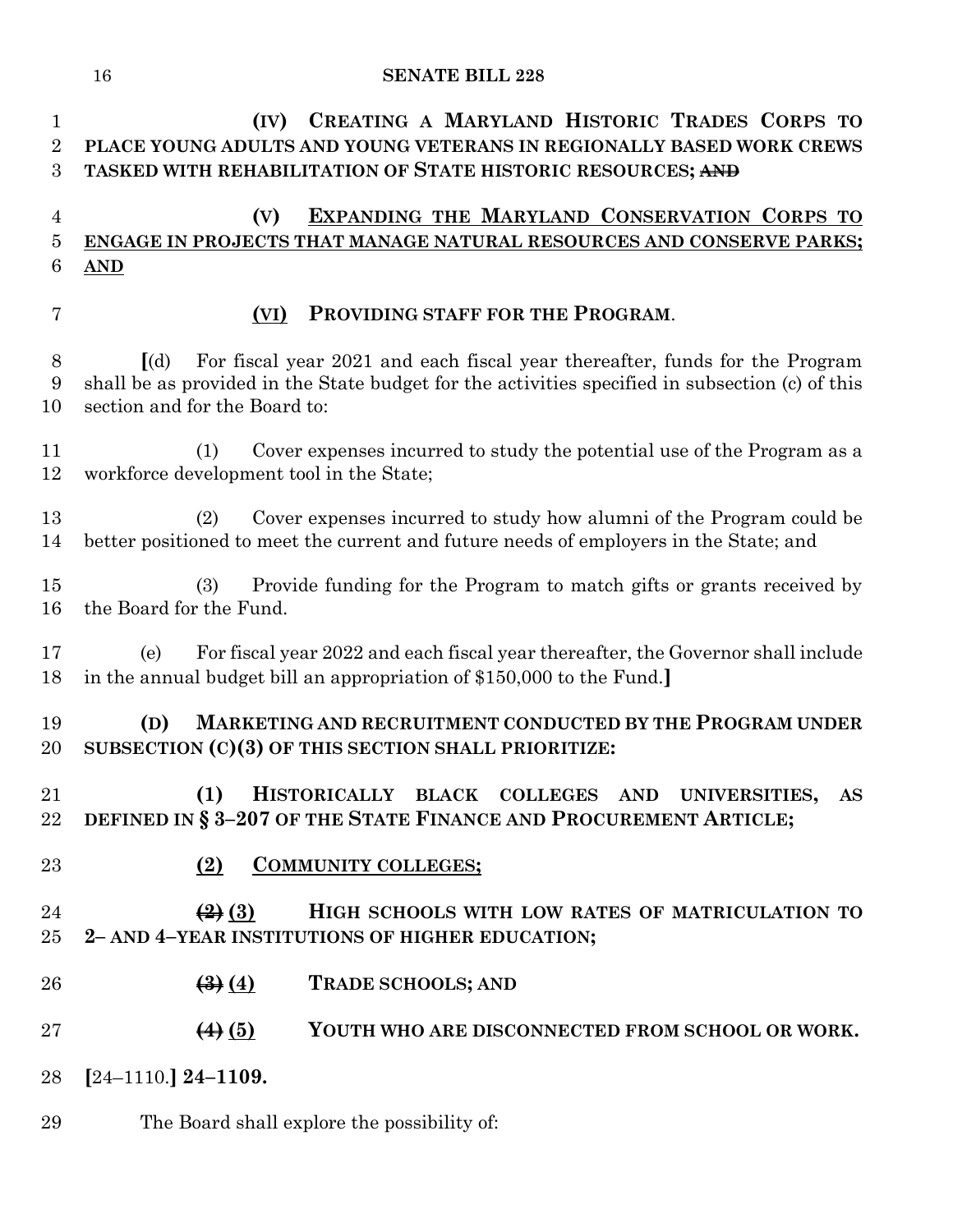| $\mathbf{1}$             | (1)                                     | Accessing federal or other grant funding for the Program; and                                                                                                                                                              |
|--------------------------|-----------------------------------------|----------------------------------------------------------------------------------------------------------------------------------------------------------------------------------------------------------------------------|
| $\overline{2}$           | (2)                                     | Awarding corps participants with academic credit for their service.                                                                                                                                                        |
| $\boldsymbol{3}$         | $[24-1111.]$ 24-1110.                   |                                                                                                                                                                                                                            |
| 4<br>$\overline{5}$<br>6 | regarding:                              | On or before December 1 each year, the Board shall report to the Governor and, in<br>accordance with $\S$ 2-1257 of the State Government Article, the General Assembly                                                     |
| 7                        | (1)                                     | The number and amount of stipends awarded under the Program;                                                                                                                                                               |
| $8\,$<br>9               | (2)<br>are placed;                      | The nonprofit or government agencies with which corps participants                                                                                                                                                         |
| 10<br>11                 | (3)<br>participant's service;           | The institutions, if any, that award academic credit for a corps                                                                                                                                                           |
| 12<br>13                 | (4)<br>and                              | The number and amount of scholarships awarded under the Program;                                                                                                                                                           |
| 14                       | (5)                                     | At which institutions corps participants use their scholarships.                                                                                                                                                           |
|                          |                                         |                                                                                                                                                                                                                            |
| 15                       |                                         | <b>Article - State Finance and Procurement</b>                                                                                                                                                                             |
| 16                       | $11 - 203.$                             |                                                                                                                                                                                                                            |
| 17<br>18<br>19<br>20     | (I)<br>(1)<br><b>EDUCATION ARTICLE.</b> | EXCEPT AS PROVIDED IN <del>TITLE 14, SUBTITLE 3 OF THIS ARTICLE</del><br>PARAGRAPH (2) OF THIS SUBSECTION, THIS DIVISION II DOES NOT APPLY TO THE<br>MARYLAND CORPS PROGRAM ESTABLISHED UNDER TITLE 24, SUBTITLE 11 OF THE |
| 21<br>22<br>23           | (2)<br>3 OF THIS ARTICLE.               | THE MARYLAND CORPS PROGRAM ESTABLISHED UNDER TITLE<br>24, SUBTITLE 11 OF THE EDUCATION ARTICLE IS SUBJECT TO TITLE 14, SUBTITLE                                                                                            |
| 24<br>25<br>26           |                                         | SECTION 2. AND BE IT FURTHER ENACTED, That the terms of the initial<br>members of the Board of Directors of the Maryland Corps Program established under<br>Section 1 of this Act shall expire as follows:                 |
| 27                       | (1)                                     | two members in 2025;                                                                                                                                                                                                       |
| 28                       | (2)                                     | three members in 2026; and                                                                                                                                                                                                 |